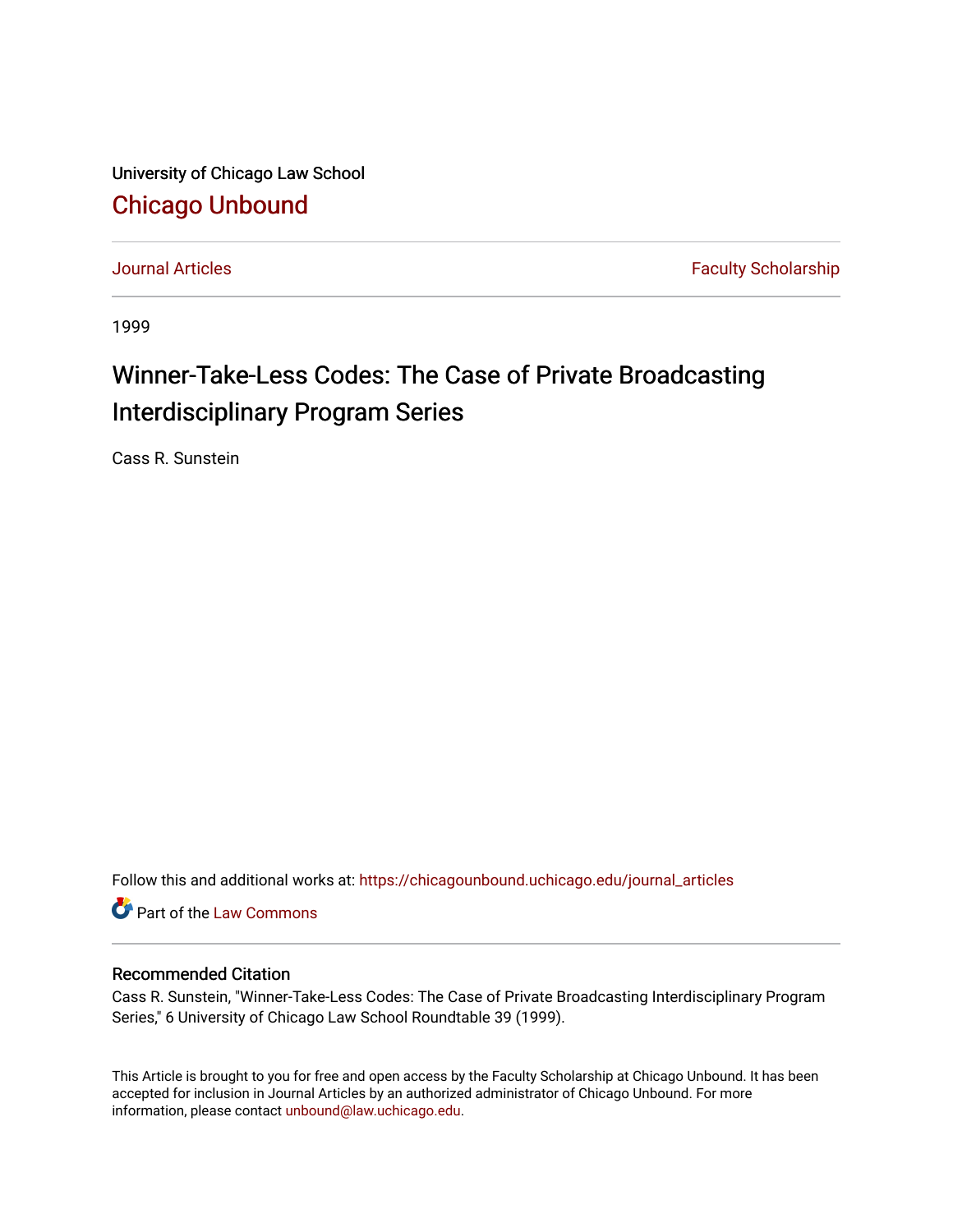# **Winner-Take-Less Codes: The Case of Private Broadcasting**

### CASS R. SUNSTEIN<sup>t</sup>

From 1997 to 1998, the President's Advisory Committee on the Public Interest Obligations of Digital Television Broadcasters debated various possible reform proposals. Aware of the "winner-take-all" characteristics of the media market, several of the broadcasters on the Committee were quite skeptical about governmental mandates, but highly receptive to the idea of reviving some kind of broadcasting "code," akin to the kind approved and administered by the National Association of Broadcasters *("NAB")* between 1928 and 1979. The idea of a code received considerable attention, mid-deliberation, in the trade press. In its annual meeting, however, the National Association of Broadcasters signalled its skepticism about the idea and came very close to saying, "no" and "never."

Very oddly, a large part of the broadcasters' objection was that any "code" would violate the antitrust laws. This is very odd, because in private discussions, members of the NAB treated the possibility of an antitrust violation as extremely good news. It is not often that high-level corporate officials are smiling when they discuss the possibility that certain action would be found unlawful.

It seems dear that a code is unlikely to be accepted by the NAB, and that if it has any prospects at all, it would be to fend off more aggressive and direct regulation. Part of the purpose of this Essay is to understand the dynamic just described-the enthusiasm of many distinguished broadcasters for such a Code and the simultaneous resistance of the NAB. Part of the purpose is also to understand a second and related puzzle: pervasive broadcaster skepticism about a

t. Karl N. Llewellyn Professor of Jurisprudence, University of Chicago, Law School and Department of Political Science. This essay is a revised version of a presentation given at *The Wages of Stardom: Law and the Winner-Take-All Sodety,* a panel discussion sponsored by the University of Chicago Roundtable in February **1999.** As a revised version of oral remarks, it is more than usually sparing on footnotes. The essay draws on a more formal paper, Cass R. Sunstein, *Private Broadcasters and the Pubic Interest: Notes Toward a 'Third Way"* (forthcoming California Law Review, 1999).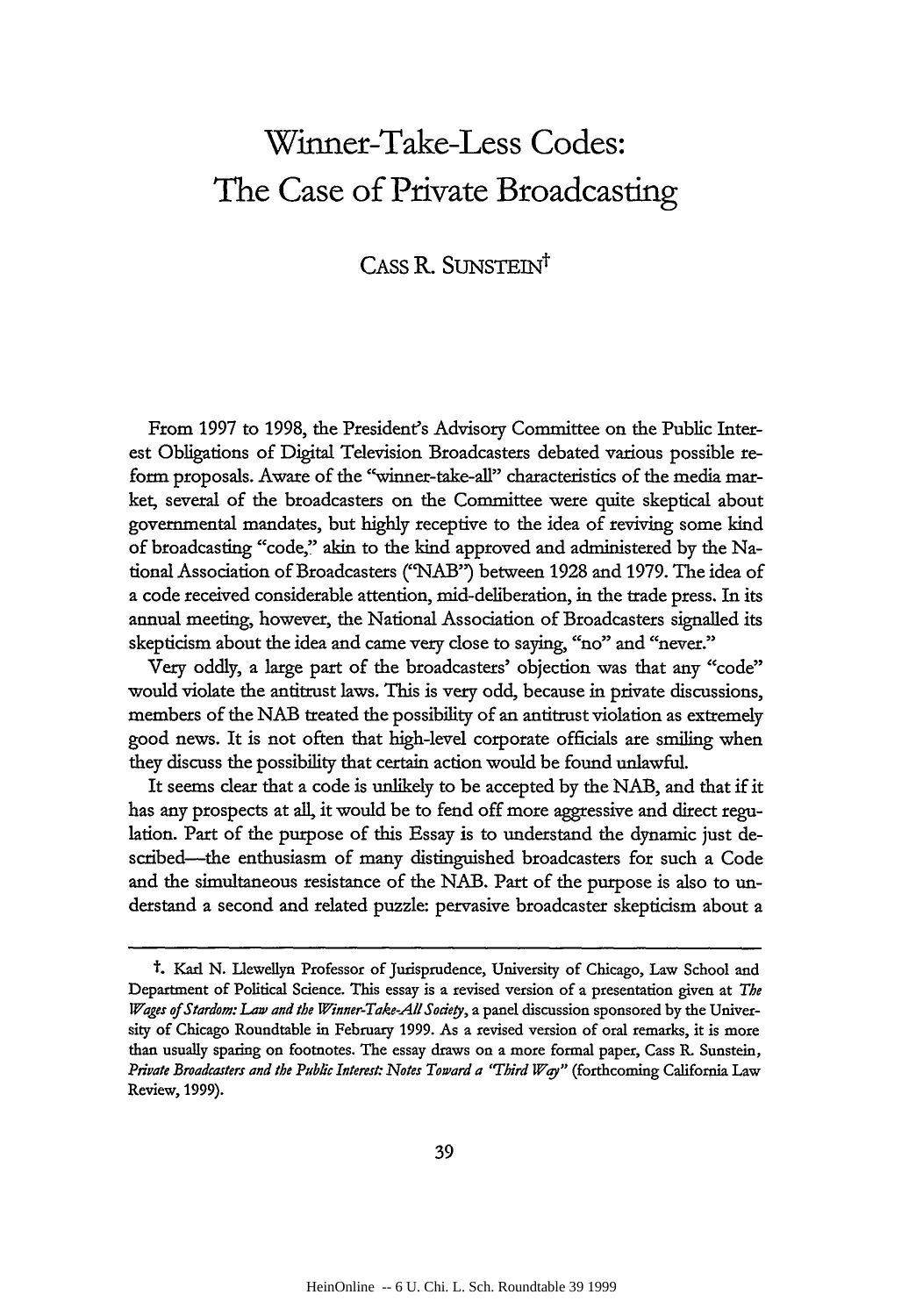seemingly flexible and highly attractive "pay or play" system, in which broadcasters can be relieved of public interest obligations (to "pay") if they agree instead to pay someone else-another broadcaster-to do so. As we will see, the solution to the two puzzles helps illuminate the nature of television markets, and also the potential virtues and vices in both market and non-market solutions.

Television markets have important "winner-take-all" characteristics.' Intense competition among stations can lead to extraordinary success for some programs and total disaster for others. For many people, the relative quality of the program (Is this the best local news show? The best program on at 7:30?) matters as much as its absolute quality. And for many people, what matters is what other people are watching; hence a decision to watch, or not to watch, the evening news on CBS, or Ally McBeal, or Star Trek, or Seinfeld can have external consequences.

Participants in media markets are entirely well-aware of this fact. A bad decision for one week may produce a crisis the next week; a good decision for one week may make a year and conceivably a decade. The result can be a kind of homogeneity in programming and also a more than occasional "race to the bottom" in terms of sheer quality, as the effort to grab viewer attention has corrosive effects on programming. Many broadcasters and journalists are quite vocal about this phenomenon, lamenting the adverse effects of competition, which lead them to produce shows different from and inferior to what they would, in a sense, like to offer.

Apart from the concerns of participants, are winner-take-all television markets a basis for legitimate public concern? I believe that they are, above all because of the adverse cultural and democratic consequences of sensationalistic, violent, or prurient programming. 2 It is reasonable to think that competitive forces have an array of harmful effects, ranging from inadequate programming for children, to substance-free and scandal-pervaded treatment of political issues, to news as "infotainment," and most generally to bad consequences for social norms, preferences, and culture as a whole.<sup>3</sup>

Government has often responded to this problem through direct regulation. The most celebrated example is the "fairness doctrine," now largely defunct, which required a certain amount of public interest programming and emphasized the importance of presenting divergent views. Regulation of this kind is often defended as a way of overcoming competitive pressures. The problem with such regulation is that it may be futile or counterproductive. It may also raise serious constitutional problems.

In this essay I discuss another way of promoting public interest goals. The basic idea is a system of voluntary self-regulation, through a "code" of conduct to be issued and enforced by the National Association of Broadcasters (NAB), and if not by the NAB, by some kind of external "watchdog" group. For many dec-

<sup>1.</sup> See Robert H. Frank and Philip J. Cook, *The Winner-Take-All Sodety,* 189-210 (Penguin 1995).

<sup>2.</sup> **1** attempt to defend this proposition in Sunstein, *Private Broadcasters and the Public Interest* (cited in note  $\dagger$ ).

<sup>3.</sup> A good general discussion is provided by C. Edwin Baker, *Giving the Audience What It Wants*, 58 Ohio St L J 311 (1997).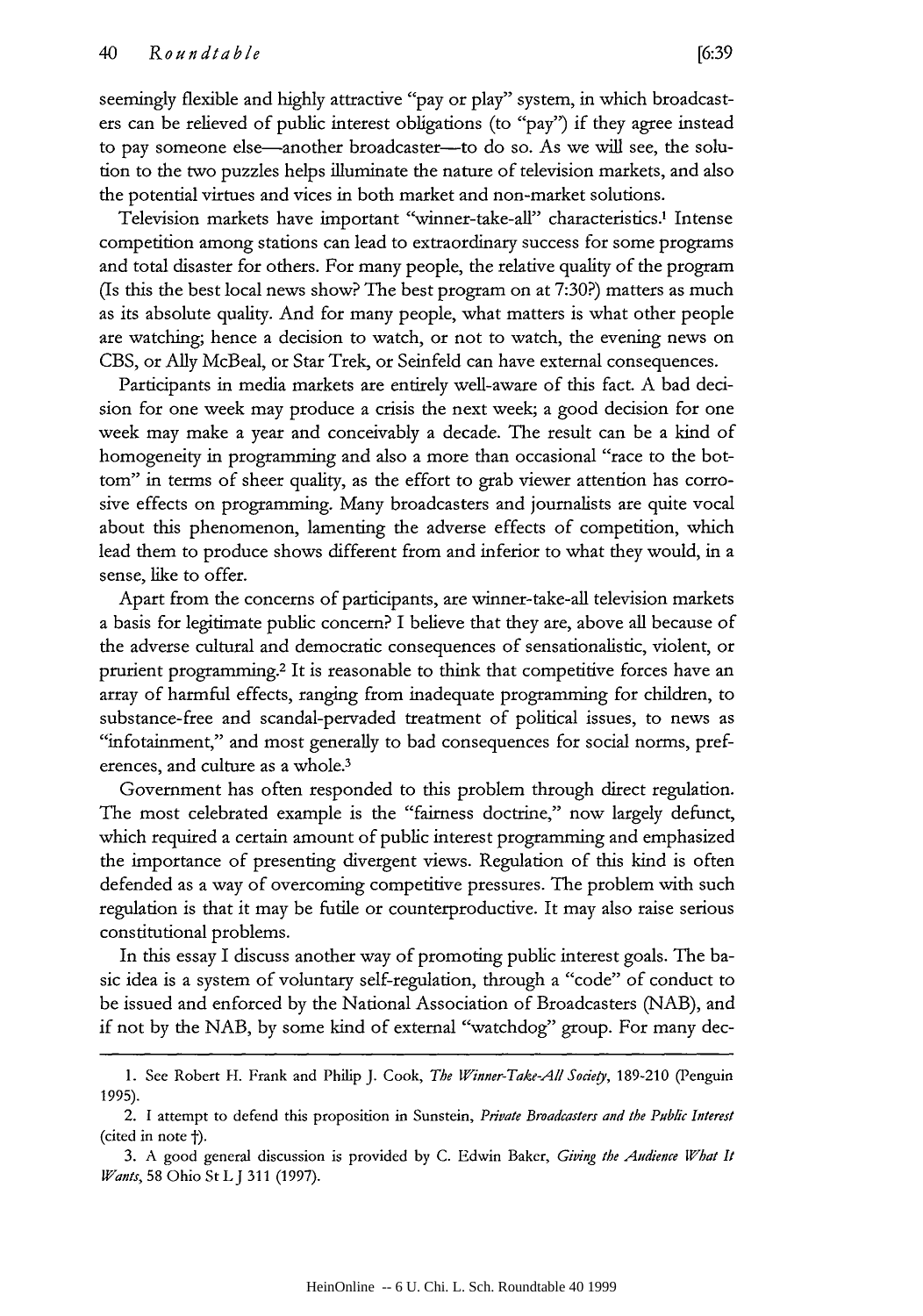ades, in fact, the NAB did indeed issue and enforce such a code, partly to promote its own economic interests (by raising the price of advertising), partly to fend off regulation (by showing that the industry was engaged in self-regulation), and partly to carry out the moral commitments of broadcasters themselves. A new code, building on the old, could contain various public interest obligations designed to protect children and to encourage substantive attention to public issues, and such a code could also attempt to protect against (for example) sexually and gratuitously violent material, subliminal advertising, sensationalistic treatment of politics, and a wide range of other problems with television. Such a code might promote some of the desirable effects of government regulation without creating the familiar accompanying problems of rigidity and coercion.

The question is whether it is possible, in the current era, for broadcasters to overcome some of the unfortunate effects of the winner-take-all, or winner-takemost, marketplace with voluntary measures designed to ensure something on the order of winner-take-less. An underlying question, likely to be faced in many areas of regulatory policy both domestically and internationally, is whether a code would work as a kind of undesirable cartelization or instead as protection against an undesirable "race to the bottom"--and whether such a code might be immunized from attack under the antitrust laws.

I suggest that a code might do a great deal of good. A general lesson is that at least with respect to television, competition is producing an array of social harms, and the antitrust laws ought not to be invoked too readily to prevent producers from undertaking cooperative action in circumstances in which competition is producing serious harms. Government regulation is often the response to market failure, but a code might be better, especially because of its comparative flexibility and because of the informational advantages of private enforcers. Thus it is hazardous to invoke the antitrust laws; direct regulation may lead the industry to provide benefits more crudely and expensively than if a code were in place.4

#### **I. THE PROBLEM**

Competitive pressures often do a great deal in providing programming that people would like to see. In an era of cable, satellite, digital television, and an astonishingly large range of options, competitive pressures will be instrumental in producing "niche" programming for people who have a particular interest in certain programming, even serious programming. The communications market increasingly resembles the market for magazines; there may even be a possibility, in a digital market, of over one thousand stations.<sup>5</sup> But as I have noted, those competitive pressures also have a downside. They can lead to a failure to provide sufficient attention to educational values, or the kind of programming that is

<sup>4.</sup> See Frank and Cook, *The Winner-Take-AllSodety* at 225-27 (cited in note **1).**

**<sup>5.</sup>** This is discussed in more detail in Sunstein, *Private Broadcasters and the Public Interest* (cited in note  $\dagger$ ).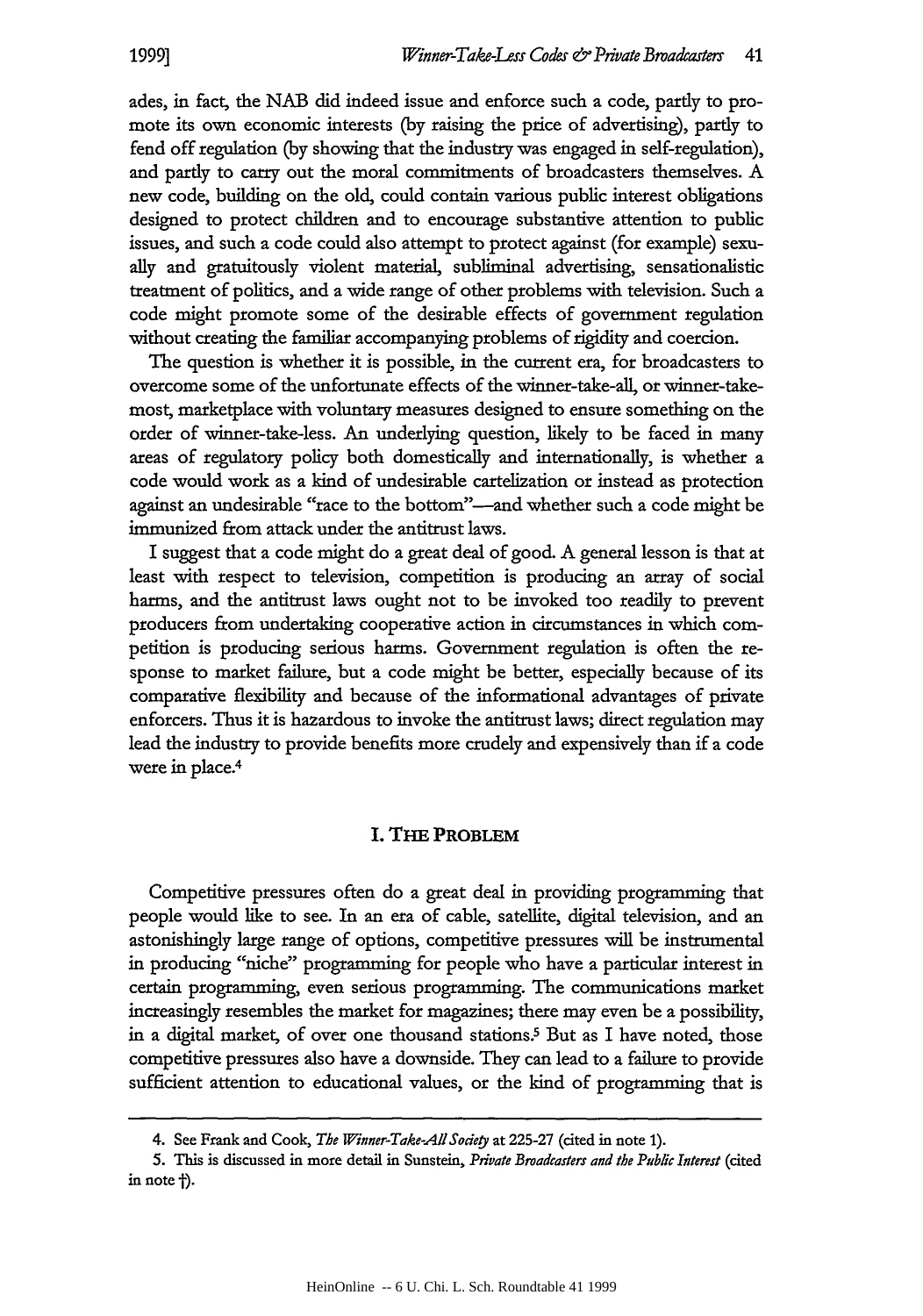indispensable to a well-functioning democracy.6 This is so especially in light of the fact that a small relative advantage can lead to huge increases in viewers, a fact that presses television in tabloid-like directions. As Robert Frank and Philip Cook have suggested, "[i]ncreasingly impoverished political debate is yet another cost of our current cultural trajectory. Complex modem societies generate complex economic and social problems, and the task of choosing the best course is difficult under the best of circumstances. And yet, as in-depth analysis and commentary give way to sound bites in which rival journalists and politicians mercilessly ravage one another, we become an increasingly ill-informed and illtempered electorate."<sup>7</sup>

It would be possible to respond to the sometimes harmful effects of competitive pressures in various ways. Direct legal requirements and prohibitions are of course a possibility. But the most obvious and simplest response would take the form of voluntary self-regulation, through some kind of "code" of good programming. Such an approach would be specifically designed to respond to the problems that can be introduced by market pressures. In other nations, cooperative action has played a constructive role in situations of this kind.8 Such cooperative action often makes people concerned about antitrust violations. But the antitrust law can go quite wrong when it prevents certain cooperative action that overcomes palpably adverse effects of market pressures.9 Indeed, the International Standards Organization is designed specifically to ensure a form of cooperation designed to overcome those adverse effects<sup>10</sup>; the question is whether that experience has domestic analogues.

9. See Frank and Cook, *The Winner-Take-All Society* at 225-27 (cited in note 1).

10. See, for example, Michael Prest, *Profit Bows to Ethics,* The Independent (London), 3 (Oct 26, 1997) (stating "Some of the world's biggest companies are putting their weight behind a new, verifiable code of conduct intended to answer mounting consumer criticism of the exploitative conditions under which the goods they sell are produced in poor countries. ... The code, called **SA8000** (Social Accountability 8000), is the brainchild of the Council on Economic Priorities, an American public interest group, which tries to improve corporate responsibility. It has been drawn up by companies, non-governmental organisations, trade unions, and other interested groups, and is due to start operating next year.

The code covers the basic issues of child labour, forced labour, health and safety, trade union rights, discrimination, discipline, working hours, and pay.... As the name **SA8000** suggests, it is the first to be modeled on existing and widely accepted commercial standards such as IS09000, drawn up by the International Standards Organisation in Geneva, which is used to determine whether companies have the management systems to meet required product quality.

But the real strength of the new approach is commercial sanctions. A company which adopts the code also agrees to be independently inspected to see whether it is abiding by the conditions laid down. It will be able to attract customers and gain a competitive advantage by advertising the fact that its factories and suppliers meet the standard.").

<sup>6.</sup> See James T. Hamilton, Channeling Violence: The Economic Market for Violent Television Programming (Princeton 1998).

<sup>7.</sup> See Frank and Cook, *The Winner-Take-AllSodety* at 203 (cited in note 1).

<sup>8.</sup> For a discussion of the ethical code in Israel, see Moshe Negbi, *The Enemy Within: The Effect of '"Private Censorship" on Press Freedom and How to Confront It- An Israeli Perspective,* Discussion Paper D-35, 14 (Harvard University 1998). Note also that many international bodies attempt to certify quality, in a kind of cooperative action designed to reduce adverse effects of market pressures.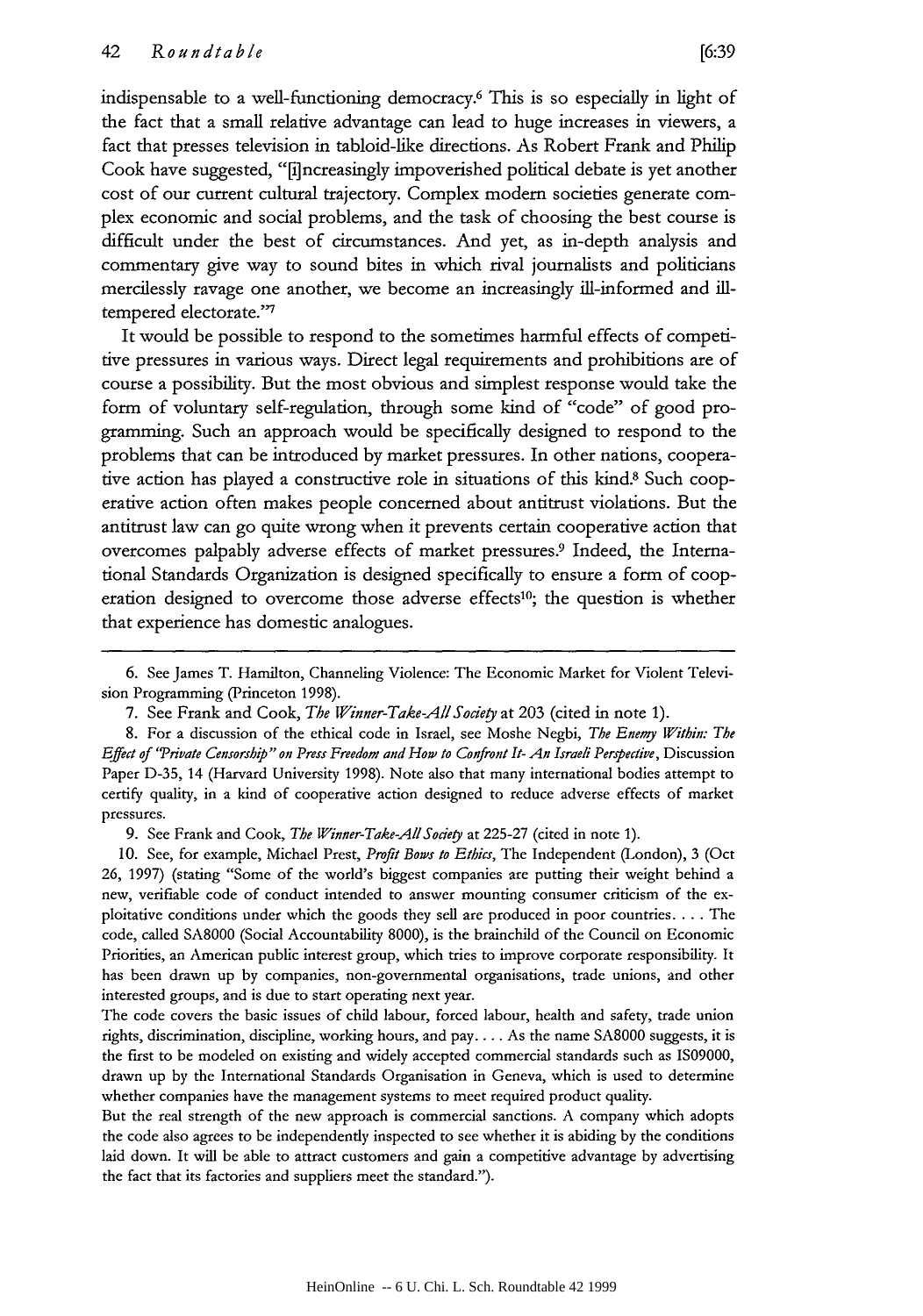My emphasis here is on allowing programmers and journalists to do what, in an important sense, they would actually prefer to do. It is worth underlining this point Many journalists in the world of broadcasting would very much like to do better; competitive pressures are the problem, not the solution, and a voluntary code could help them and the public as well

#### **II. HISTORY**

The idea of a broadcasting code has a long and illuminating history." A central goal was to increase revenues by jacking up the price of advertising. Another goal was to fend off federal regulation. Yet another goal was to embody the public-regarding aspirations of many members of the industry (and to prevent competitive responses by those who had only profits on their mind). Intriguingly, the invalidation of part of the code, on antitrust grounds, was received with enthusiasm by the NAB, a phenomenon that casts light on the puzzle with which I began.

#### A. ORIGINS **AND** PRECURSORS: THE SPECTRUM AND ROOSEVELT.

The NAB was founded in 1923, and it first attempted to produce a degree of self-regulation in 1926, as a response to the "chaos" widely perceived to have been produced by interference and piracy. Some progress was made, but ultimately the agreement broke down; hence legislation was necessary, in the form of the Radio Act of 1927.

The initial NAB code, produced in 1928, included some content guidance, but it was quite vague and also lacked an enforcement mechanism. Just one year later the NAB adopted a new code, involving ethics and standards of commercial practice. For example, the code banned "fraudulent, deceptive or obscene" material, "false, deceptive, or grossly exaggerated advertising claims, and "offensive" material. But the continuing imprecision of this code, together with the continuing lack of an effective enforcement mechanism, made it something of limited usefulness.

The next major step resulted from President Roosevelt's National Recovery Administrative Codes in 1933. The NAB submitted a code of fair practices to the NRA, and on November 27, 1933, President Roosevelt signed it and gave it the force of law. The result included a seven-person Broadcaster Code Authority, designed to supervise compliance. But the National Recovery Act was struck down in 1935 by the Supreme Court,<sup>12</sup> and the Code Authority was eliminated along with the 'law" that President Roosevelt had signed.

<sup>11.</sup> I draw here on a variety of sources, including independent research and Mark M. Mac-Carthy, *Broadcast Se/f-Regulation: The NAB Codes, Family Viewing Hour, and Television Violence,* 13 Cardozo Arts & EntLJ **667** (1995).

<sup>12.</sup> See *Schechter Poultry Corp v United States*, 295 US 495 (1935).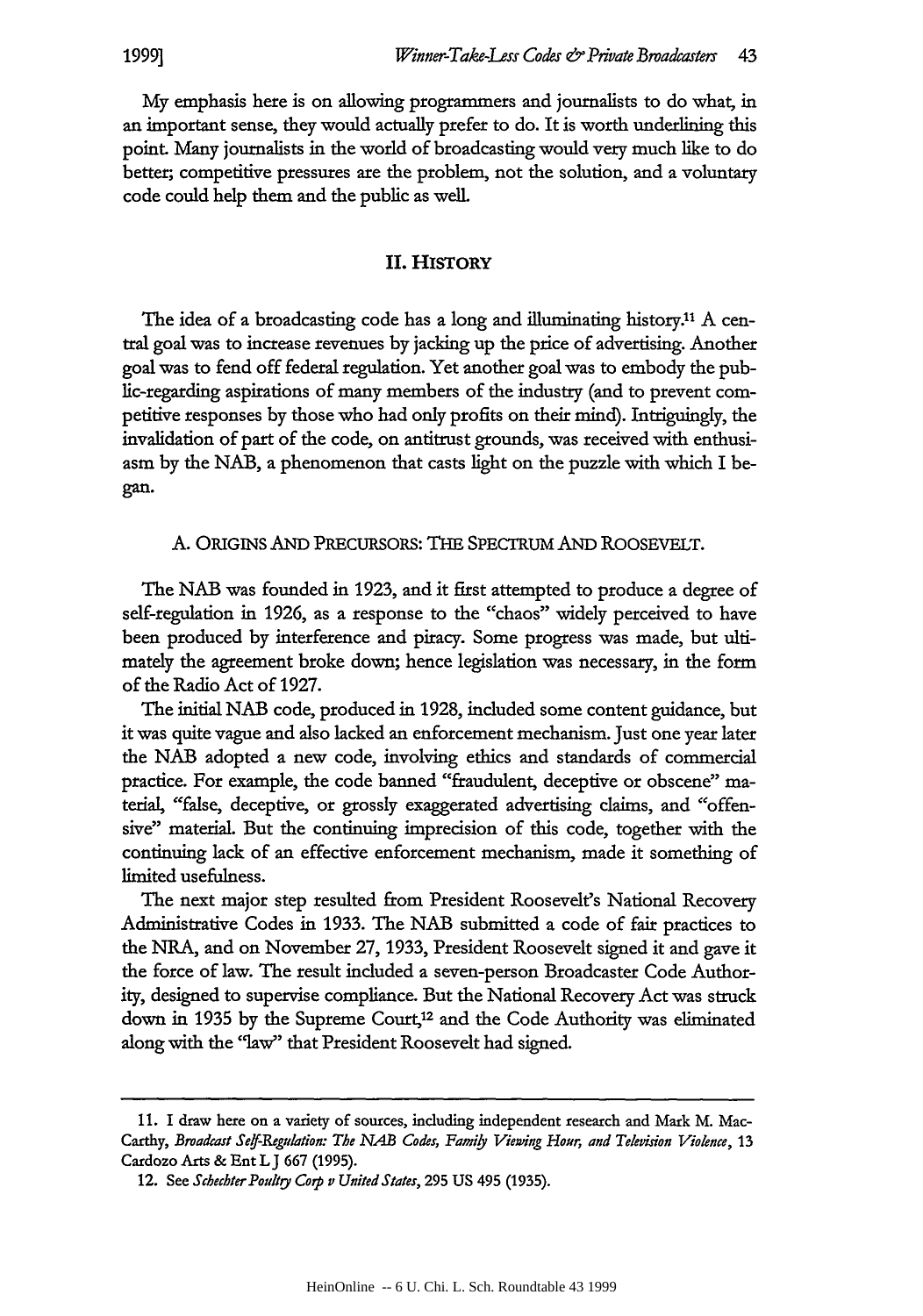#### B. AFTER THE NEW DEAL: INCREASED CONTENT CONTROL.

Soon thereafter the NAB produced a new voluntary code, which was largely ignored. But in 1938 the NAB came up with another, far more specific code and also an explicit enforcement authority, the NAB Code Committee. Part of the reason for the new development was the increasing willingness of the Federal Communications Commission (FCC) to regulate both structure and contentand a specific warning, by the Chairman of the FCC (after the broadcast of War of the Worlds) that without industry self-policing, government involvement was likely.

The 1938 Code included a number of important provisions. Among other things, it (a) required broadcasters to allot time fairly for discussion of controversial views; **(b)** banned the sale of time for the airing of controversial views; (c) asked broadcasters to cooperate with educational groups for the airing of educational programming; (d) required fair and accurate news programs; and (e) regulated commercials by limiting the time and length of advertisements. There were also prohibitions on hard liquor advertising. A Code committee would enforce the Code by determining whether a station was in compliance. Notably, the head of the FCC publicly approved the Code, and the American Civil Liberties Union described it as "a great step forward in formulating a policy in the public interest."13

#### C. TELEVISION.

All of these steps involved radio, but the 1938 Code was the unmistakable precursor of the eventual television Code. In its first period, television witnessed a pattern that generally characterized the past debates over radio and late twentieth century debates over television: legislative concern, proposed legislation, steps toward self-regulation, and little or no legislation or regulation.

In 1951, members of Congress proposed a National Citizens Advisory Board for Radio and Television, to oversee programming content. At about the same time the NAB began to draft its first television code in 1952, apparently in direct response to a congressional threat of legislation.14 The new code had a broad reach, emphasizing in particular educational and cultural programming. It also contained content restrictions on display of violent action and sexual material.

Compliance with the Code was voluntary. (Note also that station operators who were not members of the NAB were eligible to subscribe.) Its enforcement provisions were quite modest. The basic mechanism came in the form of a clearinghouse for complaints. In addition, subscribers could display a code seal (the NAB "Seal of Good Practice"), and permission to display the seal would be withdrawn for "continuing, willful, or gross" violations. Thus the only formal sanction was that the non-complying station owner could not display the seal.

<sup>13.</sup> See MacCarthy, Broadcast Self-Regulation at 673 (cited in note 11).

<sup>14.</sup> See Daniel L. Brenner, The Limits of Broadcast Self-Regulation Under the First Amendment, 27 Stan L Rev 1527, 1529 (1975).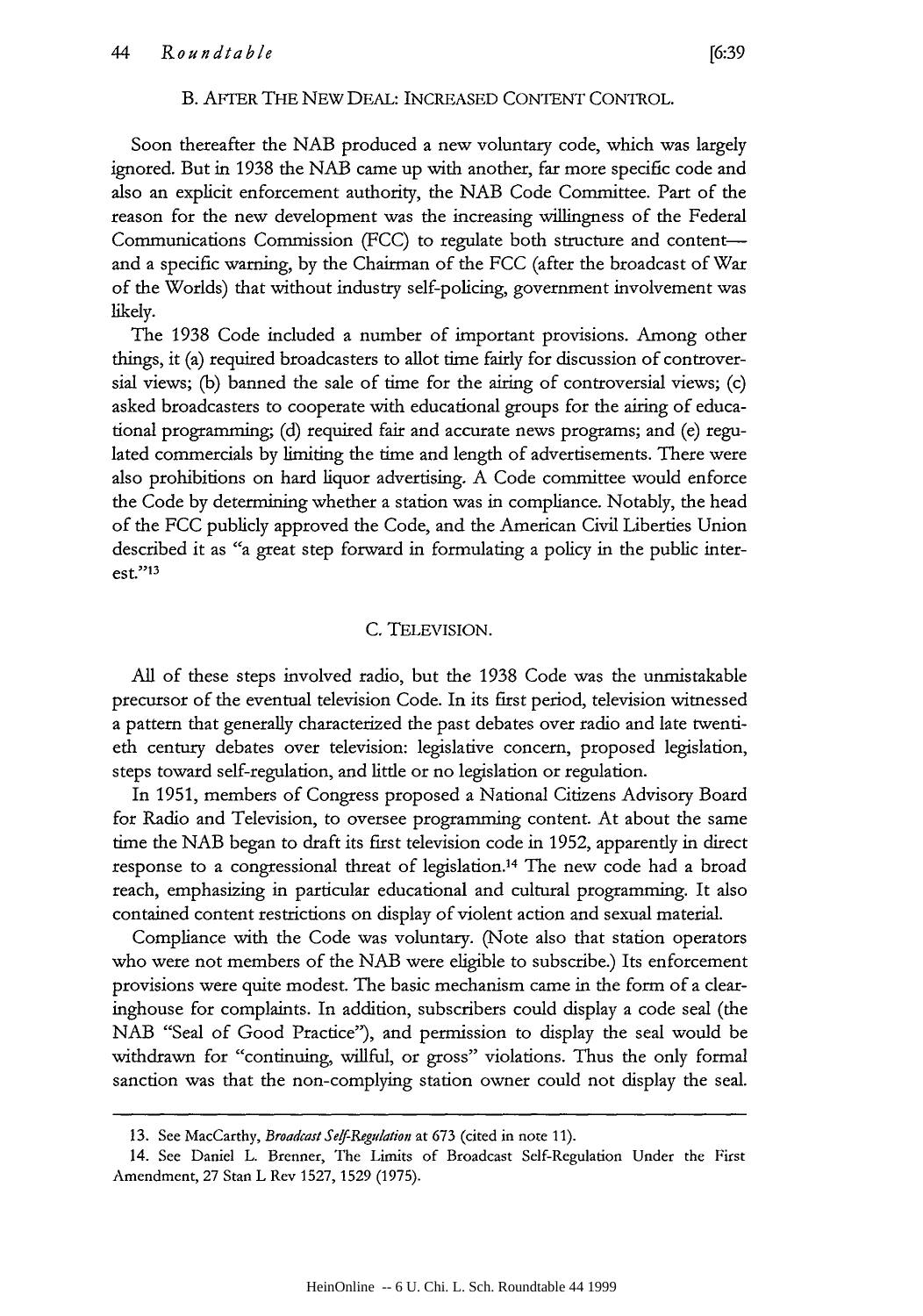But there were informal pressures, too. Stations who sought license renewal were likely to have prompt FCC processing if they adhered to the Code. Moreover, some people believe that subscription to the Code was appealing to those who bought advertising time, because the Code contained limits on the length and frequency of commercials, which would enhance the prominence of the announcement. Some stations in the United States did not adhere to the Code, but the vast majority chose to do so.

#### D. **THE** DEMISE OF THE **CODE.**

The most recent code met its demise as a result of an antitrust action brought by the justice Department in 1979, based on an allegation that certain provisions of the Code violated the Sherman Act.15 But the Justice Department's complaint was quite narrow. It involved not the code in general, but three specific kinds of cartel-like advertising restrictions: (1) time standards, which limited the amount of commercial material that could be broadcast in an hour; (2) program interruption standards, which imposed a limit on the maximum number of commercial announcements per program as well as on the number of consecutive announcements per interruption; and (3) multiple product standards, which prohibited the advertising of two or more products or services within a single commercial if the commercial was less than 60 seconds in length.

The court did not invalidate the code in general, nor did it accept the Justice Department's argument in its entirety. It held that the multiple product standards were per se unlawful, but that the time standards and program interruption could not be tested without an inquiry into the facts. 16 The NAB took this ruling as an opportunity to eliminate the Code altogether. From all reports, the NAB was pleased to take a narrow judgment as the basis for a complete rejection of the

*<sup>15.</sup> United States v NationalAssodation of Broadcasters,* 536 F Supp 149 ( D D C 1982).

**<sup>16.</sup>** *United States v NationalAssodation of Broadcasters,* 536 F Supp at 156-63. The district court held that the time and product interruption standards were *not* invalid per se. In the court's view, the distinctive characteristics of the broadcasting industry argued against a per se rule of invalidity. Because broadcast frequencies are scarce, because the whole area is subject to regulation, and because of the fact that there are only sixty minutes in an hour (), no simple solution would be sensible. On these two issues, the court also denied summary judgment for the government under the rule of reason, concluding that there were material issues of fact. By contrast, the court held that the multiproduct standard *was* per se unlawful. In its view, this rule was akin to a standardization agreement by which food manufacturers set a standard for the ingredients that would be used in their products. This form of standardization was per se illegitimate. Thus the court actually invalidated only one provision of the code, on the theory that it was analytically akin to a system for price-fixing. At the same time, the court denied summary judgment for the NAB. An important question was whether the time standards would have the effect of raising or stabilizing the price of commercial time (this was the antitrust problem); it was possible, the court said, that any such effect would be trivial in light of the importance of other factors. If this was true, the code would not violate the Sherman Act. Id. This is because there is no antitrust violation without a significant adverse effect on competition. See, for example, *United States vArnold, Schwinn, & Co,* 388 US 365, 375 (1967), overruled on other grounds by *Continental T t, Inc v GTE Sylvania, Inc,* 433 US 36 (1977); *Neeld v National Hocky League,* 594 F2d 1297, 1298 (9th Cir **1979).**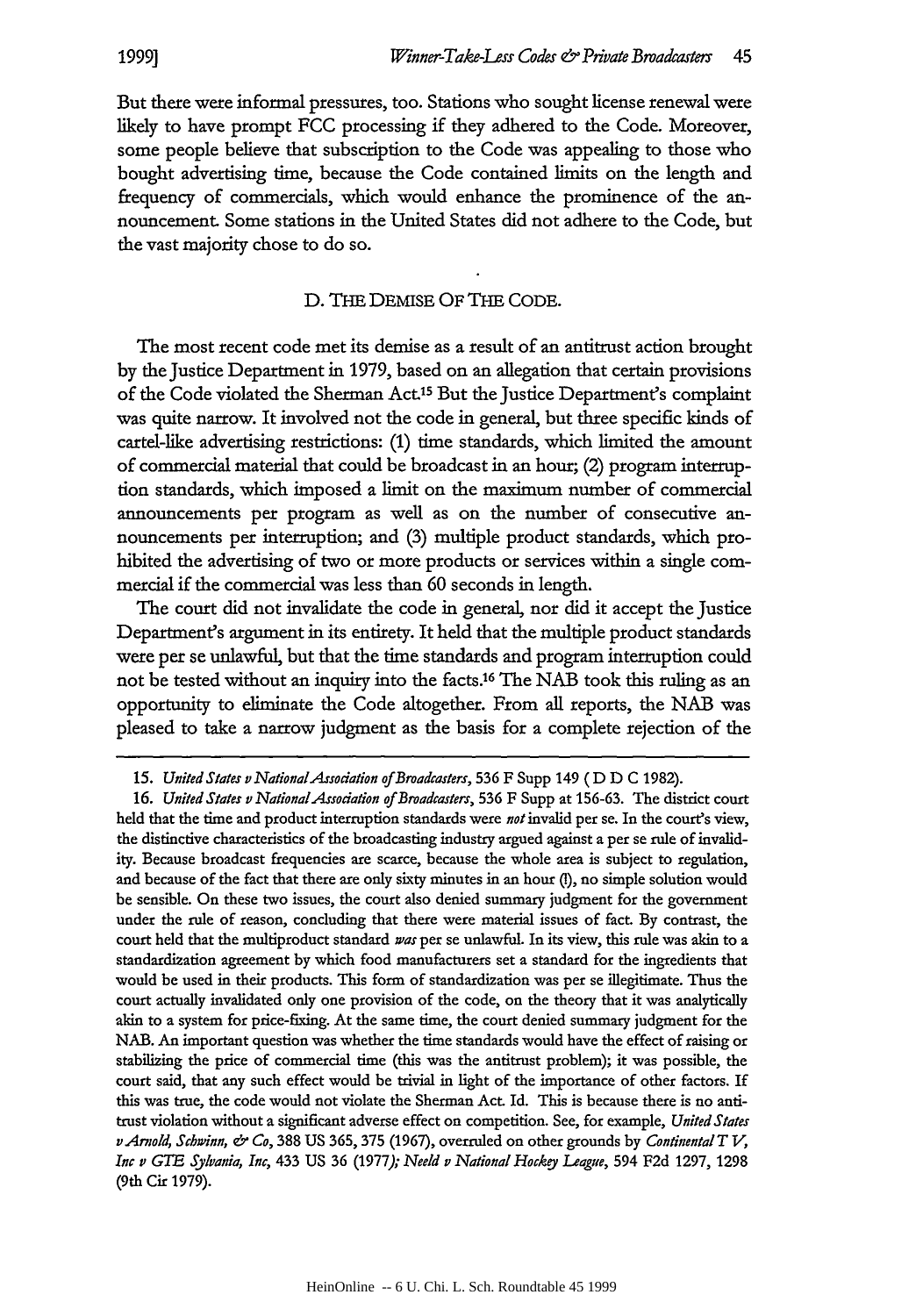Code approach, perhaps because of the emerging threat from cable television (see below).

In the 1980s, continuing congressional concern about televised violence led to a new law exempting from the antitrust law networks, broadcasters, cable operators and programmers, and trade associations, in order to permit them to generate standards to reduce the amount of violence on television.'7 But there was considerable doubt about whether an explicit exemption was necessary; a 1993 opinion from the Department of Justice said that the industry could cooperate to reduce television violence without offense to the law of antitrust.18

#### E. FAMILY VIEWING.

In 1962, the FCC proposed to make parts of the code into a legal mandate. The industry successfully resisted this step. But there was a continuing pattern of interaction among regulatory proposals, legislative reaction, public concern, and self-regulation. Of these the most important involved 1970s concerns about violence on television. The industry responded through the "family viewing policy," saying that inappropriate entertainment programming would not be shown between 7 pm and 9 pm eastern standard time. This was a distinctive form of self-regulation. But the Writers Guild of America challenged the policy on first amendment grounds, arguing that the policy was not voluntary self-regulation but was in fact a product of government coercion.

In a controversial decision, the trial court accepted the challenge, and barred the NAB from enforcing the policy.19 The court of appeals overturned the decision on the ground that the district court was not the right forum to resolve these issues in the first instance.20 The court of appeals said that the issue should first be resolved by the FCC. Although the decision of the court of appeals was jurisdictional, that court suggested considerable doubt about the district court's judgment: "It simply is not true that the First Amendment bars **All** limitations of the power of the individual licensee to determine what he will transmit to the listening and viewing public."<sup>21</sup>

The FCC ruled in 1983 that there had been no government coercion and that the NAB had adopted the family viewing policy voluntarily. In its key passage the FCC wrote, "[v]oluntary industry action is often preferable to governmental solutions, and an industry frequently addresses a problem in order to forestall regulation by the Government; conversely, it is not unusual for a regulatory body

<sup>17.</sup> See 47 USC **§** 303c(c).

<sup>18.</sup> See Letter from Sheila Anthony, Assistant Attorney General for Legislative Affairs, U.S. Department of Justice, to Sen. Paul Simon (D-Ill.) (Nov 29, 1993) in Final Report of the Advisory Committee on Public Interest Obligations of Digital Television Broadcasters, *Charting the DigitalBroadcasting Future,* Appendix B (Dec 18, 1998).

<sup>19.</sup> *Writers Guild of America, West v FCC,* 423 F Supp 1064 (C D Cal 1976), vacated sub nom. *Writers Guild of America, West v American Broadcasting Co,* 609 F2d 355 (9th Cir 1979).

<sup>20.</sup> *Writers* Guild of America, *West v American Broadcasting Co,* 609 F2d 355 (9th Cir 1979).

<sup>21.</sup> Id at 364.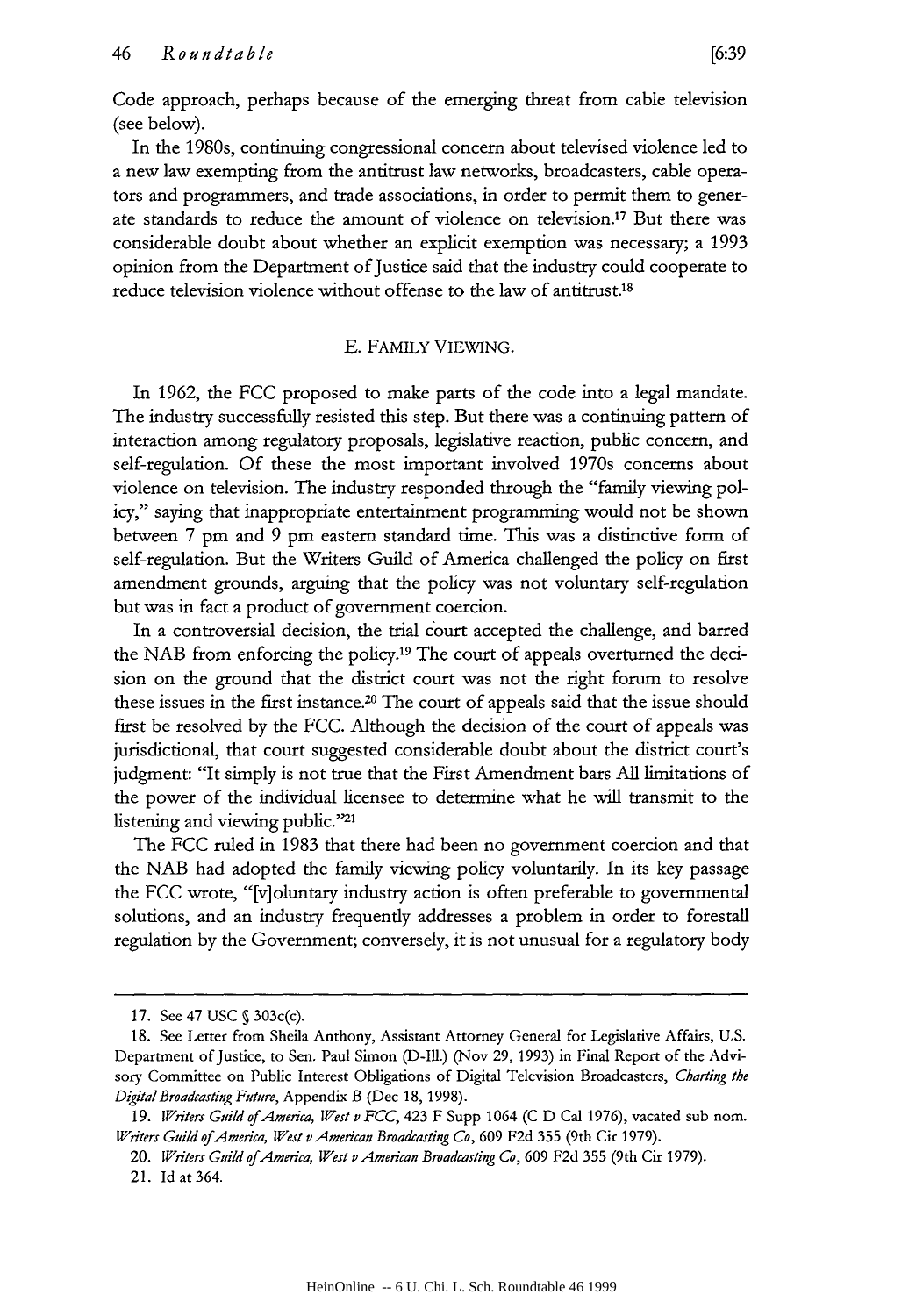to forego enacting rules when the regulated industry voluntarily adopts standards which deal with a perceived problem."<sup>22</sup>

In June 1990 the NAB responded to public pressure by issuing new, exceptionally tepid "voluntary programming principles" to cover violence, indecency and obscenity, drugs and substance abuse, and violence. The new standards were reaffirmed in June 1991, and in 1992, ABC, NBC, and CBS issued and agreed to adhere to a set of new standards, although without an enforcement mechanism. Thus in the 1990s self-regulation can be found in various places: the advance parental advisory system, joint advisory guidelines issued by the four networks, NAB principles, and an annual public assessment, by the four networks, of television violence.

#### **III. A CODE: SAMPLE PROVISIONS**

From what **I** have said thus far, the case for a new code is quite straightforward. Such a code might well counteract some of the harmful effects of "race to the bottom" competition, and they might ensure that winner-take-all markets look more like winner-take-most markets, in such a way as to promote (for example) more and better programming for children and greater attention to public issues. The question then becomes whether it might be possible to adopt a new code for broadcasting, specifically designed for the new communications market. Such a code might update the **old** NAB code, and reduce current problems, without having the degree of tepidness of the existing "standards." Obviously a new code could create certain problems, especially in an era in which broadcasters must compete with other television sources. But for the moment, let us put that point to one side.

What provisions might a new code include? Consider the following possible code provisions,<sup>23</sup> simply for the sake of illustration:

1. Each broadcaster shall provide three hours of free air time for candidates during the two month period preceding the election. It is preferable to ensure that candidates provide substantive arguments and that they avoid sloganeering and short "soundbites."

2. Broadcasters shall provide one hour of educational programming for children each day. They shall also attempt to ensure that children are not exposed to excessively violent programming or programming that is otherwise harmful to or inappropriate for children. Broadcasters should

<sup>22.</sup> Federal Communications Commission, Report: In the Matter of Primary Jurisdiction Referral of Claims Against Government Defendant Arising from the Inclusion in the NAB Television Code of the 'Family Viewing Policy,' **95** FCC2d 700, **1983** WL 182969 (1983).

<sup>23.</sup> These provisions are adapted and revised from the more detailed Code suggested by the Model Voluntary Code of Conduct for Digital Television Broadcasters, in Final Report on Public Interest Obligations of Digital Television Broadcasters, *Charting the DigitalBroadcasting Future,* Appendix B (Dec 18, 1998).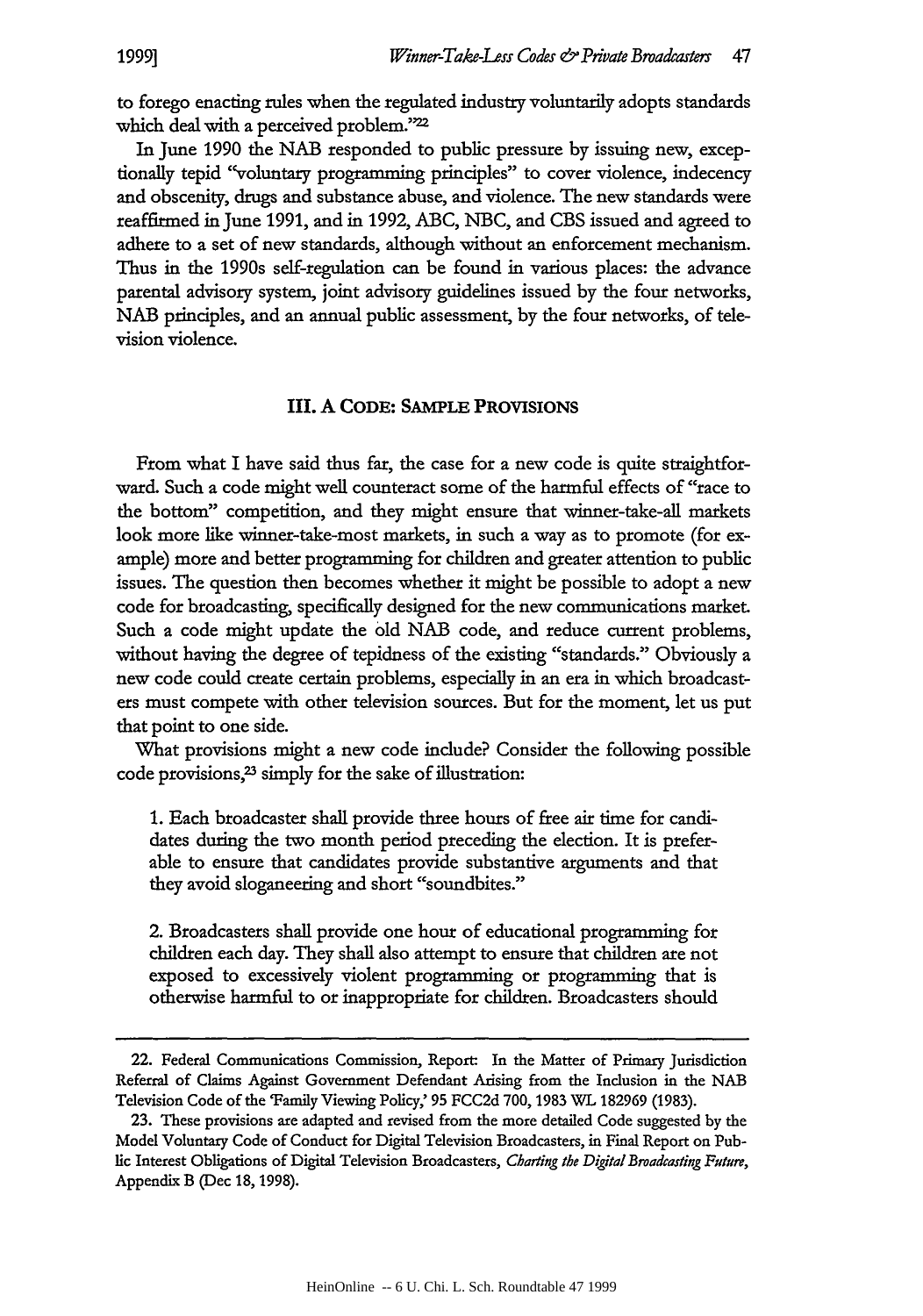avoid programming that encourages criminal or self-destructive behavior; they should also be sensitive in presenting sexual material that children might encounter.

3. News coverage shall be substantive and issue-oriented. It should not emphasize the sensational and the prurient. It should concern itself with claims and disagreements on matters of substance. Stations should endeavor not to give excessive or undue attention to sensational accusations or to issues of "who is ahead," at the expense of other issues.

4. Morbid, sensationalistic or alarming details not essential to a factual report, especially in connection with stories of crime or sex, should be avoided. News should be broadcast in such a manner as to avoid panic and unnecessary alarm. News programming should attempt to avoid prurience, sensationalism, and gossip. Stations should make an effort to devote enough time to public issues to permit genuine understanding of problems and disagreements.

5. Violence, psychological but especially physical, should be portrayed responsibly, and not exploitatively. Presentation of violence should avoid the excessive, the gratuitous, the humiliating, and the instructional. The use of violence for its own sake and the detailed dwelling upon brutality or physical agony, by sight or sound, should be avoided. Programs involving violence should venture to present the consequences to its victims and perpetrators. Particular care should be exercised where children may see, or are involved in, the depiction of violent behavior. Programs should not present rape, sexual assault, or sexual violence in an attractive or exploitative light.

6. Broadcasters should ensure that their programming is responsive to the needs of citizens with disabilities. To this end, broadcasters should ensure that programming is accessible, through the provision of closed captioning and other means, to the extent that doing so does not impose an undue burden on the broadcaster. Particular efforts should be made to provide full access to news and public affairs programming. Citizens who are deaf and hard of hearing are sometimes at risk of a form of disenfranchisement, or even physical danger, because steps are not taken to ensure that television broadcasting is available to them. Stations should take special steps to ensure that information about disasters and emergencies are fully accessible to those who are deaf and hard of hearing, including in "real time."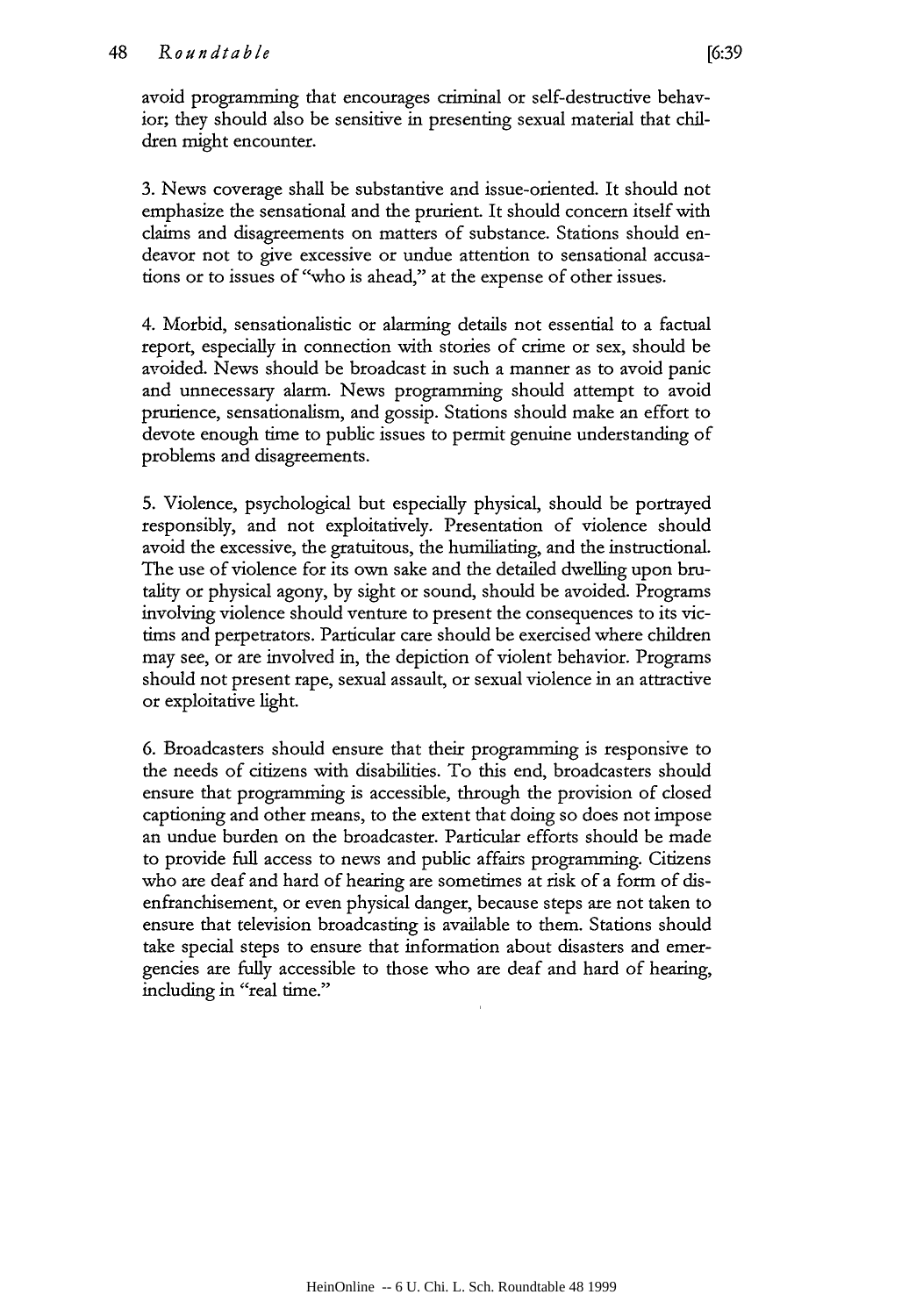#### **IV. PROBLEMS AND PROSPECTS**

Such a code would of course raise many questions. The first would involve the problem of enforcement Without an enforcement mechanism, a code might have no effect at all.

There are two obvious possibilities. The simplest would be for the NAB to undertake enforcement on its own, just as it did under the old code. Enforcement might be both symbolic and material. The NAB might, for example, give a seal of approval to those who are shown to comply with its provisions, and deny a seal of approval to those who have been shown not to have complied. It might also give special public recognition to those stations that have compiled an excellent public service record in the past year. Such recognition may be awarded for, among other things, meeting the needs of children in a sustained and creative way, offering substantive and extended coverage of elections, including interviews, free air time, and debates, offering substantive and extended coverage of public issues, and providing opportunities for discussion of problems facing the local community. At the time of license renewal, a notation might be given to the FCC that there has been compliance or continuing or egregious noncompliance with the code.

If the NAB is unwilling to enforce a code of this kind, perhaps a private "watchdog" group could take the initiative, both promulgating the code and publicizing and in that (modest) sense sanctioning violations. In the environmental context, information disclosure has itself accomplished considerable good, by activating relevant groups and social norms.<sup>24</sup> Perhaps the same would be true here.

There is another question: the scope of any such code. Undoubtedly such a code was less painful, and easier to operate, when three broadcasters exhausted the universe of television. Of course broadcasters now find themselves in competition with many other entertainment sources, including cable and the Internet In these circumstances, broadcasters are not likely to constrain themselves if their competitors are not similarly constrained. The competition for an audience for news is much affected by the existence of "tabloid television," and a broadcaster who ties himself to the mast may find himself with a significantly reduced audience. The point suggests that in the development of a code, broadcasters should perhaps be joined by the National Association of Cable Television.

By itself, however, a code limited to broadcasters would probably do considerable good, even if some broadcasters are reluctant to subscribe to it. When the market reaches the stage in which broadcasters are merely some of a large number of providers, with no distinctive status, it might make sense to think of a more general code (with suitable adjustments for particular kinds of program $mers<sup>25</sup>$ ).

<sup>24.</sup> See Hamilton, *Channeling Vioknce* at 311 (discussing advances made in public acceptance of recycling through the application of social norms) (cited in note 6).

<sup>25.</sup> For example, it is not dear that a station devoted to children should be required to provide free air time for political candidates.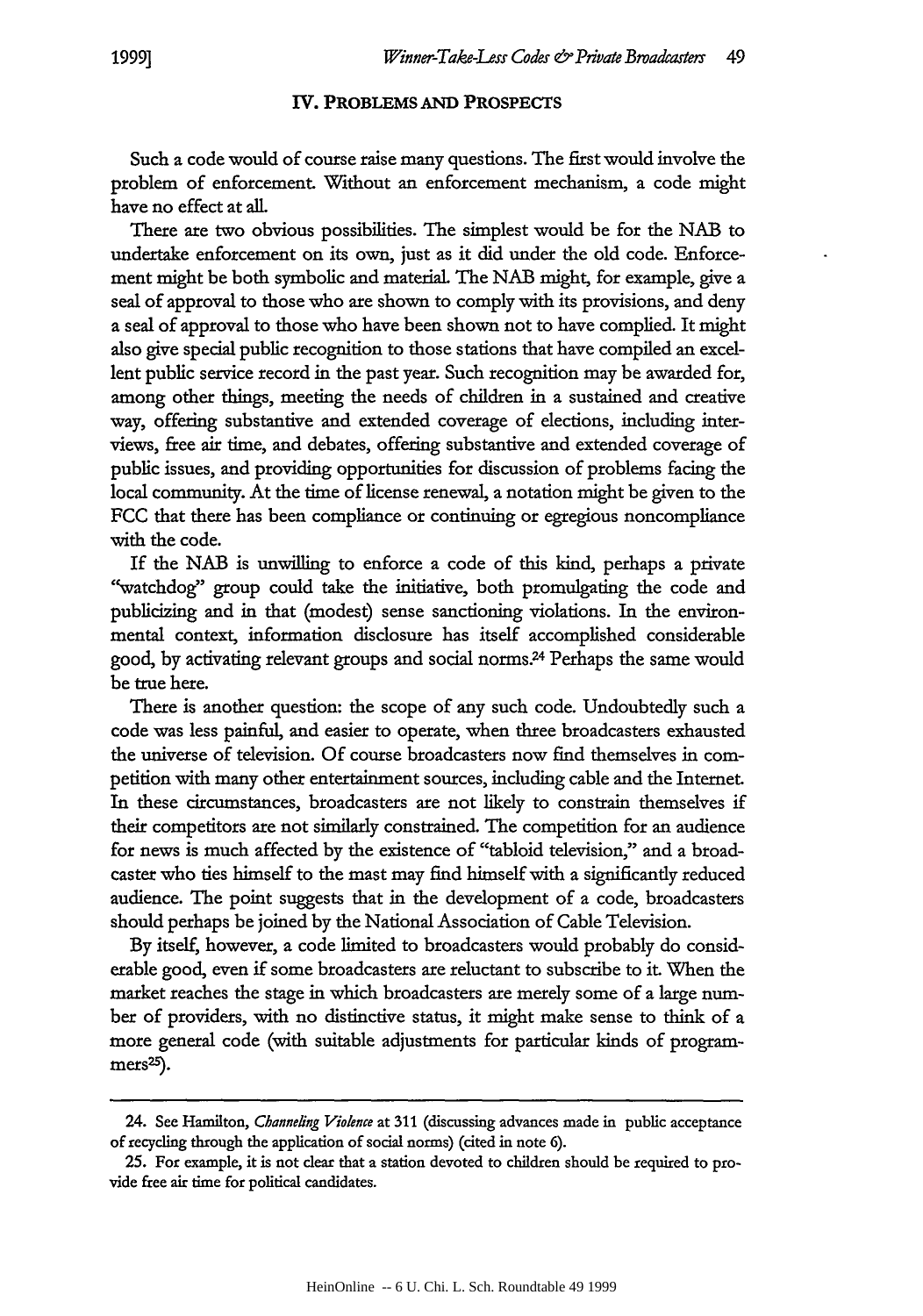#### V. **NOTES ON** ANTITRUST LAw

Provisions like those described should not, and in all likelihood would not, be taken to violate the antitrust laws. The Department of Justice has so concluded,<sup>26</sup> and in two important cases, aspects of previous codes were upheld against private antitrust attack. A district court refused to issue an injunction against code standards forbidding cigarette advertising, despite a claim that these standards were inconsistent with the antitrust laws.<sup>27</sup> A lower court also upheld the provisions involving standards for advertising directed to children.<sup>28</sup> In these cases, the court basically concluded that the restrictions were reasonable and in the public interest.

As I have noted, the most recent code met its demise as a result of an antitrust action brought by the Justice Department in 1979, based on an allegation that certain provisions of the Code violated the Sherman Act. After the court's ruling, the NAB suspended enforcement of all code provisions.<sup>29</sup> Doubtless the NAB did this partly for reasons of economic self-interest, and not only because it was fearful of a legal challenge. Nonetheless, the district court's narrow decisionuntested in any court of appeals-has loomed over the debate about codes. But in its most recent analysis of the problem, the Department of Justice suggested that networks could agree to guidelines and principles to reduce unnecessary violence on television.30 Indeed, this is not an ordinary form of collusion. It is

28. See *American Federation of Television and* Radio *Artists, AFL-CIO v National Association of Broadcasters,* 407 F Supp 900 (S D N Y 1976). The rule at issue there said that children's program hosts or primary cartoon characters "shall not be utilized to deliver commercial messages within or adjacent to the programs which feature such hosts or cartoon characters." The provision applied as well "to lead-ins to commercials when such lead-ins contain sell copy or imply endorsement of the product by program host or primary cartoon character." Id at 902. The plaintiff attacked the restrictions, claiming that it restricted the ability of hosts and actors to obtain free employment for delivery of commercials. The court said, "There is not the slightest indication of any anti-competitive purpose in the creation of the rule," especially since there was no evidence of a motive "to benefit one class of performers competitively over another class of performers." Id. The court found it relevant that the rule "resulted from a bona fide concern on the part of various groups, and the FCC, regarding fair and ethical methods to be used in television advertising directed to children." Id. This was "a reasonable rule of conduct regarding good practice by its members in the public interest and is not a violation of the antitrust laws." Id at 903.

29. In public it claimed that it would seek an appeal, but a consent judgment was issued, in which the NAB agreed, for ten years, to cease monitoring and enforcement of the three disputed code provisions.

30. See Letter from Sheila Anthony (cited in note 18). The Department of Justice concluded that "the conduct that was at issue in the NAB case differs significantly from that covered by" an agreement on televised violence. Id at 3. In the NAB case, the problem was raising "the price of time," to "the detriment of both advertisers and the ultimate consumers of the products promoted on the air." Id. By contrast, an agreement covering violence should "be liked to tradi-

<sup>26.</sup> See Letter from Sheila Anthony (cited in note 18).

<sup>27.</sup> See *American Brands, Inc v National Assodation, of Broadcasters,* 308 F Supp 1166 (D D C 1969). The court concluded that the plaintiff was not likely to prevail on the merits. The court referred in particular to the dangers posed by cigarette smoking and claimed that the standards and guidelines in the code serve the "public interest." Id at 1169.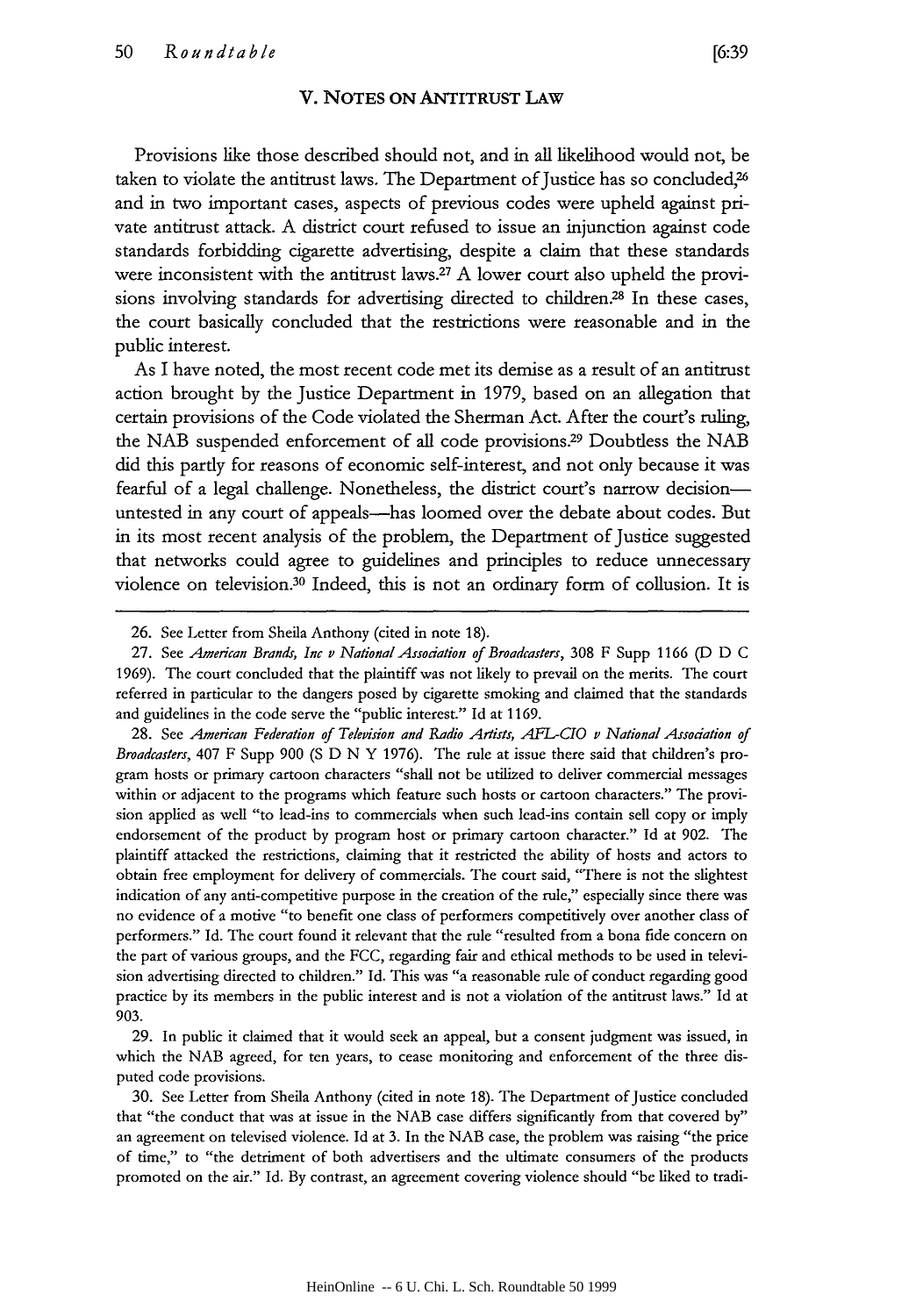not as if broadcasters are saying that advertisers must pay a minimum of \$X per advertisement. It is possible that the restrictions under discussion would have little or no adverse effect on competition; they may even have good effects on competition.31 Even with a code, programmers would compete over a great many things, including the kinds of programming regulated by a code. The code might in a sense be pro-competitive, because it would ensure television coverage of materials in which there is a substantial public interest and which might otherwise not be provided. This is so especially in light of the fact that stations would compete for viewers with respect to the kinds of programming covered by the code.32

In light of the distinctive nature of the television market, a code of the sort under discussion would likely survive a "rule of reason" inquiry. Any restrictions, such as they are, could be defended as a means of promoting competition and also various public interest goals, such as education of children, access for the handicapped, and democratic and civic functions.<sup>33</sup>

We are now in a position to understand the two puzzles with which I began. The broadcasters on the Committee favored a code partly because they thought it a good idea in principle and partly because they had little to lose from it. Though frequently "winners," they were selected for the Committee because of their commitment, through both words and deeds, to moderating some of the adverse effects of market competition in television. They were also vulnerable to "winner-take-all" effects from their competitors insofar as they were reluctant to engage in certain practices that might attract viewers. In this way, a code would not hurt and might even help them.

Compare the position of the NAB. The broadcasting industry as a whole could not be helped and might well be hurt by such a code, especially because cable television would not be bound by it. Why should broadcasters, in an intensely competitive market, give a significant edge to cable television? Why should they do this if the result would be that cable could take, if not all, a lot

tional industry standard-setting efforts that do not necessarily restrict competition and may have significant pro-competitive benefits." Id. In the view of the Department of Justice, "efforts to develop and disseminate voluntary guidelines to reduce the negative impact of television violence should fare well under the appropriate rule-of-reason antitrust analysis." Id at 4.

33. This idea is bolstered by the line of cases analyzing restrictions by trade associations and similar entities. See, for example, *NCAA v Board of Regents,* 468 **US** 85 (1984); *Allied Tube*  Conduit Corp v *Indian Head,* 486 US 492 **(1988).**

**<sup>31.</sup>** Compare *Smith v Pro Footbal4* Inc, 593 F2d 1173, 1183 (D C Cir 1978).

<sup>32.</sup> It is not entirely dear that any plaintiff would have an antitrust injury. The self-regulation that we are discussing would allow a wide range of choices and options for consumers and producers. Perhaps some producer of some marginal programming could claim that he was unable to sell his product because of (for example) free air time for candidates; but this would be an extremely speculative injury. Perhaps viewers could argue that they were deprived of certain programming that they would like; but in view of the wide range of options available to viewers, this too is speculative. Perhaps some stations or programmers could contend that a code limited their freedom; but it is not dear that this would count as an antitrust injury, especially in light of the fact that the code is voluntary.